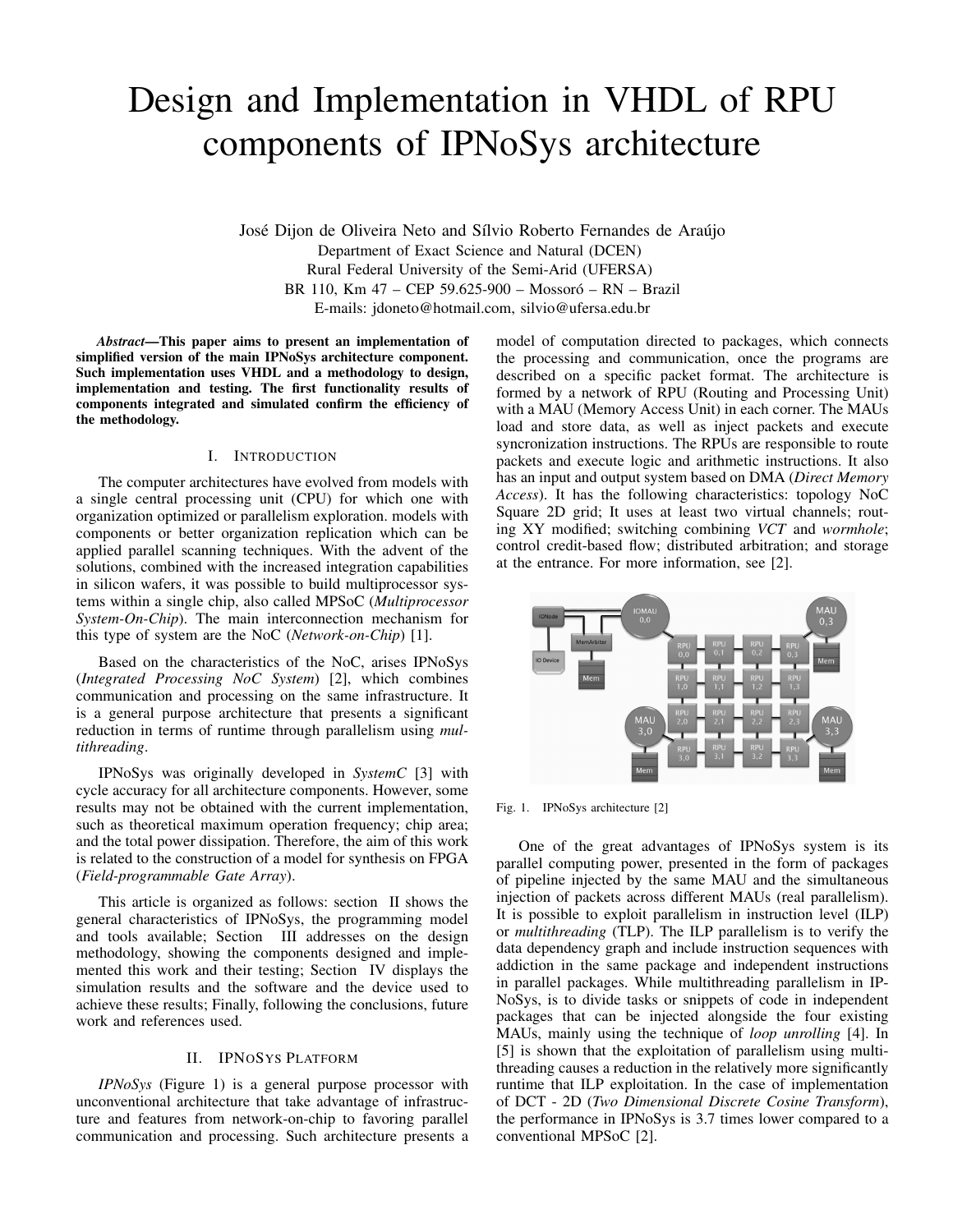IPNoSys afford programming support through the symbolic language called PDL (*Package Description Language*), an assembler and a simulation environment. The programming model is to describe the applications/programs across one or more packets, which are injected and executed in the system in the order of dependence of data between computations that each package is [6]. Programs written in PDL are submitted to the assembler that is responsible for creating the equivalent object code. This object code is used as input by the SystemC simulator in implementing programs in MAUs and RPUs. During the simulation, multiple results are generated and stored in a text file, including: application runtime; memory required; information about each package; average system utilization; computation time, transmission and idle time each RPU; and total power dissipated by buffers and architecture during the execution of the application.

## III. DESIGN AND IMPLEMENTATION IN VHDL

For the design and implementation of an architecture it is necessary use an efficient methodology. According to [7], the methodology of an architecture project basically involves the following steps: to relate characteristics of the target processor, describe the micro-programs using flowcharts, data path design, description of the state machine, the hardware description in HDL and test processor through simulation.

Following this methodology, it was started the RPU implementation, where each component was divided into two parts: the control unit and data path. The data path of the project is a component of the combinational logic using a top down approach in order to specify all subcomponents. The description of the control unit behavior is to build a finite state machine (FSM). Through their states, this FSM describes what actions will be taken and the time that they should be executed, so that synchronize the individual operations performed by components.

The architecture of the RPU consists of: buffers the inputs, one crossbar, arbiters in outputs, one ALU (*Arithmetic Logic Unit*) and SU (*Synchronization Unit*) as shown in Figure 2. In [8] you can get a more detailed description and design of all internal components of the RPU, except the arbiter.

Basically, the arbiter has two functions: to transmit words of a packet and request the execution of a instruction, in addition to the traditional function to solve disputes by the same output. For this, the arbiter removes the current instruction package (arithmetic type, logical or shift) and sends a request to the ALU run. Once this request is accepted, the ALU receives the instruction code and operands, performs the computation and returns the result to the arbiter. The result is saved in the buffer results (Figure 3), in address determined the instruction, and marked as valid. Before transmitting, the arbiter checks the availability of transmission channels in the destination buffers in the next RPU and, if possible, an exclusive channel is maintained until it is passed the ultimate package before stored in the input buffer. During transmission, a counter is incremented every word sent and used to check if you have any valid data on the results buffer to be transmitted. If the word is then transmitted by the arbiter and marked as invalid the results buffer. Otherwise, the arbiter gives the word that is the Input Buffer. Because of the complexity and space issues, the arbiter's drawing will be omitted.



Fig. 2. Abstract version RPU



Fig. 3. Buffer Results

Figure 4 illustrates the components that belong to the purpose of this article, i.e.: one Buffer (input), an ALU, a Buffer Results and Arbiter. After the development of each unit or component, it is necessary to incorporate such structures in an entity, in this case, the RPU. In this present version some RPU functions are not availables, such as the routing of the package, the creation of control package and the treatment of simultaneous requests the ALU and SU. However, it presents the functions: store the words received the package, execute a statement, save and read the result of computing and transmit the packet.

The last step of this methodology is the functional simulation or temporal where you must use different levels of testing to ensure that the entity is operating as expected. For this, at first, unit tests are applied to a single unit system, which does not possess external dependencies, to test it alone (considering all possible scenarios). Figure 5 illustrates a generated script to automate unit tests the ALU. Signs *AN, BN, RN and ON* mean, respectively, the Data A, Data B, Operation and North ALU port Results for a sum. The *Assert* and *Report* are used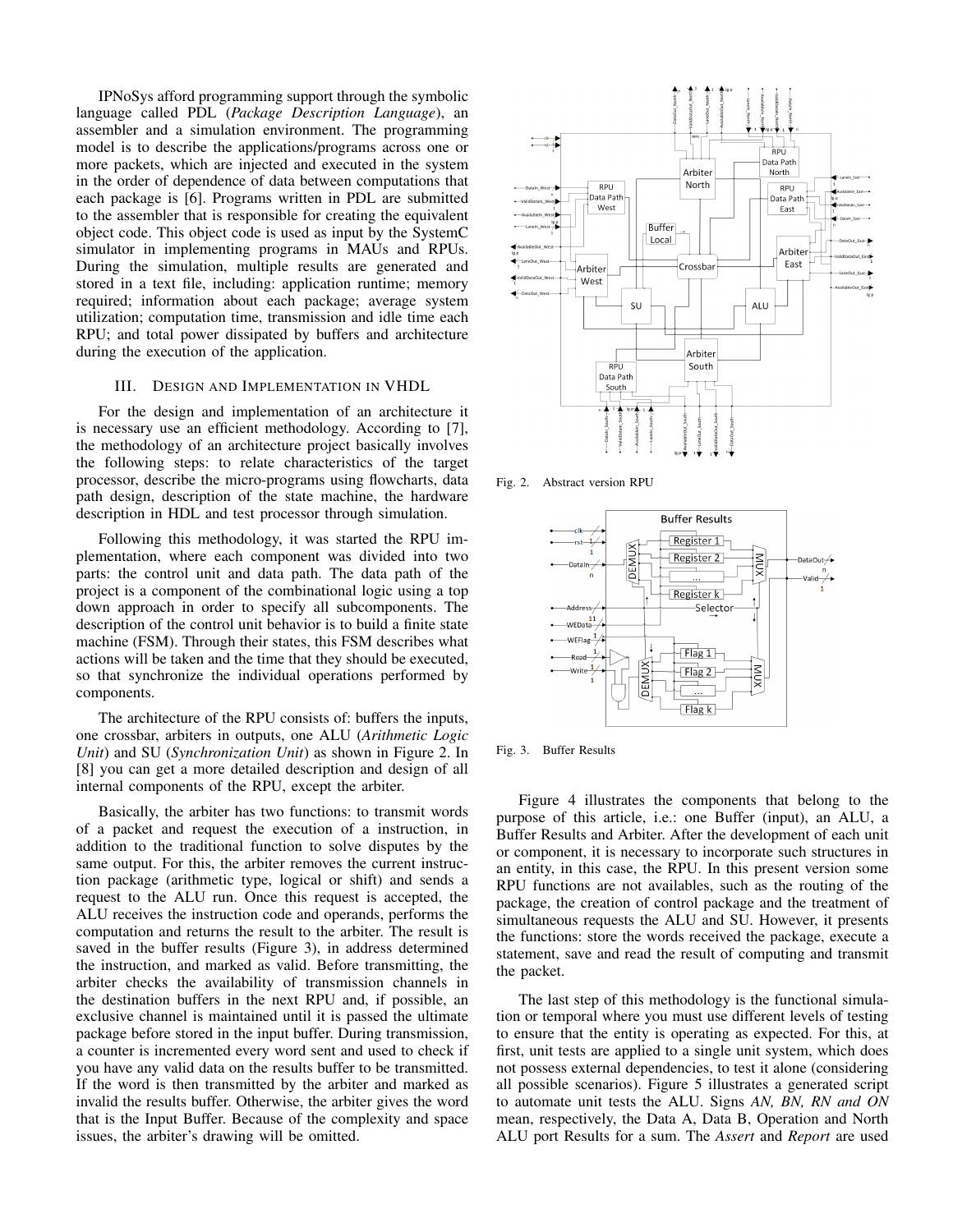

Fig. 4. The simplified version of RPU project

to notify illegal conditions (very useful when the code pass through maintenance), that is, when the test fails.

```
s_AN <= std_logic_vector(to_signed(1, LEN_WIDT8));
WAIT FOR period;
ASSERT s_RN =
            CIRL OPERAND
           \overline{b} std_logic_vector(to_unsigned(2, LEN_0PERAND))
 REPORT "TI failed"
    SEVERITY Eccocy
```
Fig. 5. Script excerpt in ModelSim for ALU

Finally, when two dependent parts of the system pass through successfully unit tests, then an integration test must be prepared and implemented to verify proper synchronization between the components.

#### IV. RESULTS

To implement the architecture of Figure 4 we used the Quartus II Web Edition 14.0 [9]. In this article, the FPGA device chosen as a target for synthesis was the family EP4CE115F29I8L *Cyclone IV E* manufacturer *Altera*.

The description in VHDL simulation was performed using the ModelSim-Altera Starter Edition software (can be used independently of the Quartus), by running scripts to automate the testing process.

The Table I contains the results obtained by compiling, for chip area, maximum operating frequency and power dissipation of the components described.

TABLE I. RESULTS OBTAINED WITH THE DESCRIPTION OF THE HARDWARE

| Component             | Area on Chip (LE) | Maximum Operating<br>Frequency (MHz) | Power Dissipation<br>(mW) |
|-----------------------|-------------------|--------------------------------------|---------------------------|
| <b>Buffer</b>         | 430               | 248.63                               | 158.66                    |
| <b>Buffer Results</b> | 1,392             | 965.25                               | 157.99                    |
| <b>ALU</b>            | 2,615             |                                      | 214.58                    |
| Arbiter               | 1,996             | 97.88                                | 207.33                    |
| <b>RPU</b>            | 4,182             | 91.02                                | 154.41                    |

In the simulation images the results are presented in hexadecimal. Initially, the word will only be inserted into the Input Buffer if it is valid. The first three words of Figure 6 correspond to header and contains information on the type of package, the number of instructions and the pointer (number of words processed along the route of the package, indicating the next instruction to be executed). The next words are instruction type and operand, to be performed in the ALU and the address where it should be saved the result of the computation. Soon after, the operands are inserted. At this time, the Arbiter calls

ALU that add the operands (2 and 1) and enter the result in position 4, from the first instruction (starting from 0).



Fig. 6. Insert the three header words (red), an instruction (yellow) and two operands (blue) in the Buffer



Fig. 7. Insert another instruction (yellow), operating (blue) and packet end word (green) in the Buffer and sending the header three words (red)



Fig. 8. Sending the remaining instruction (yellow), insertion loss (blue), sending the remaining operands (blue) and the packet end word (green)

## V. CONCLUSION

By adopting this design methodology, it was possible to obtain faster and more accurate implementations. Also applies to the benchmark methodology, as test cases include virtually all possibilities, are executed quickly and accurately and present the test results immediately.

Moreover, the implementation of RPU in VHDL components allowed it to be obtained results of the area, frequency and power of each entity (unlike in SystemC implementation, where only the buffer has a calculated power).

According to simulation, it can be concluded that for an instruction with two operands, the processing time takes 7 clock cycles, and the processing in ALU 1 cycle lasted for a sum. Regarding the transmission time, the packet begins to be transmitted in the next cycle of the computation.

As future work will be done to integrate the current implementation with the SU, treatment instructions and the other types of packages, the addition of simultaneous requests and routing, and the development of other components of IPNoSys. Finally, the assembler will be adapted to generate memory initialization file (.mif) required to implement a program directly to the FPGA.